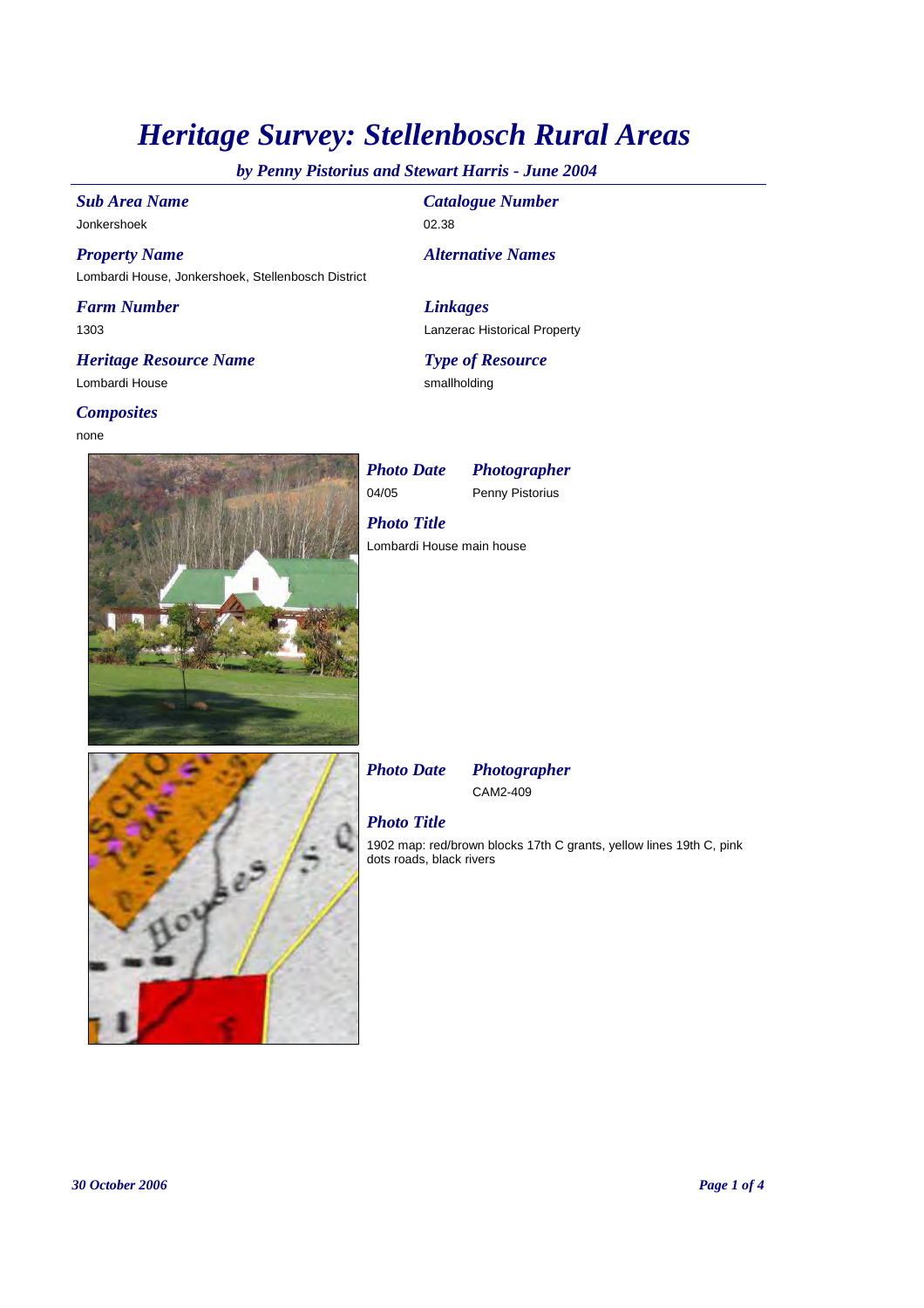

04/05 Penny Pistorius



Buildings on east side, Lombardi House *Photo Title*

1980 Chief Director: Surveys & Mapping *Photo Date Photographer*

# *Photo Title*

Lombardi House: Orthophoto with added cadastrals

## *Photo Date Photographer*

1938 Chief Director: Surveys & Mapping

# *Photo Title*

Lombardi House 1938 aerial photo with added (current) cadastrals

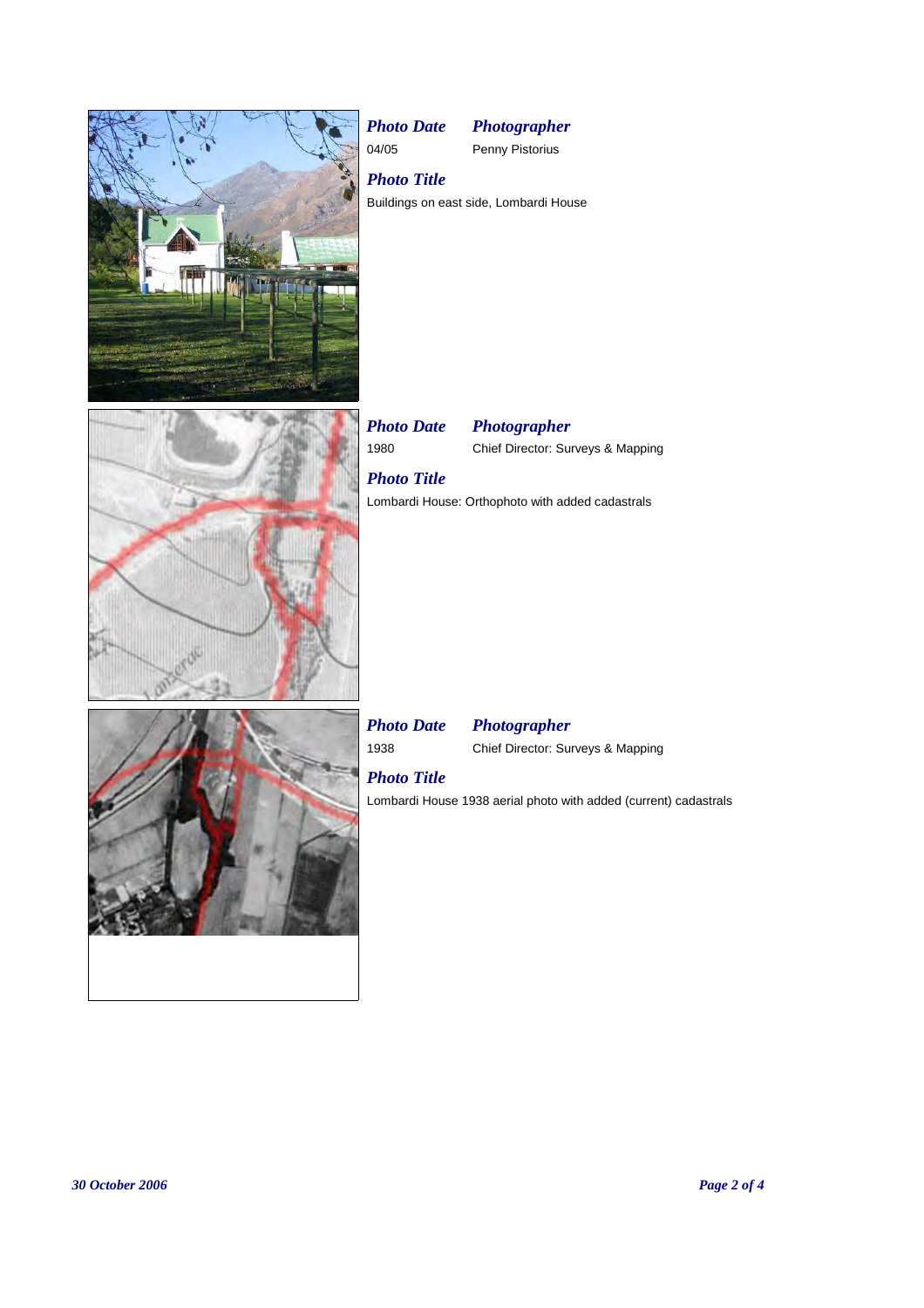

## *Photo Date Photographer*

1998 Gerald Hoberman

## *Photo Title*

Lombardi House: Detail of 1998 photograph. Modern road is in left foreground. Trees follow tributary course. Gerald Hoberman

## *Description*

### *Visual Description*

A small, irregularly-shaped property south of the Jonkershoek bounded on the west by Lanzerac and the Jonkershoekbergkloof stream, east by Chase Farm. It is at the point where the road begins to curve downwards, having risen past Lanzerac. The property is a large lawned clearing, edged by trees. A large Hshaped contemporary Cape Dutch gabled house stands in the southern corner, backed by poplars (Photo 3). On the eastern side are two more houses -- a contemporary L-shaped Cape vernacular to the south, and a modernist double-storey interpretation to the north (Photo 4). All are painted white with green roofs and timber joinery.

### *Notes*

1 ha In 2002 the owner/main shareholder was PS Toerien

## *History*

This land was not part of the 17th century grant to Isaac Shryver but was almost certainly being used 'as of right' before the 1817 grant to CJ Fick (see Lanzerac Historical Property). The Jonkershoekberg stream was the chief supply to Lanzerac werf and physical evidence of watercourse modifications may still exist. The west boundary is formed by the stream and the modern road forms the north boundary. The other boundaries may derive from field patterns that were established in the course of time. In 1938 it was not subdivided and there were no buildings. Its history should be studied further and the above outline confirmed.

### *Historical Notes*

Deeds Office search not attempted.

### *Associated People*

see Lanzerac Historical Property

#### *Associated Events*

### *References*

1902 Brink Map CA M2-409 shows location of grants 1938 aerial photograph. 1980 orthophoto 2000 aerial photograph. Hoberman 1998 Lockley 1950

#### *Assessment*

### *Significance Statement*

A smallholding in the curve of the stream behind Lanzerac, of which it was previously part, Lombardi house is prominently located at a key point where Jonkershoek road begins to curve back down the slope towards the river. Contemporary buildings and layout. Part of the varied cultural landscape.

#### *30 October 2006 Page 3 of 4*